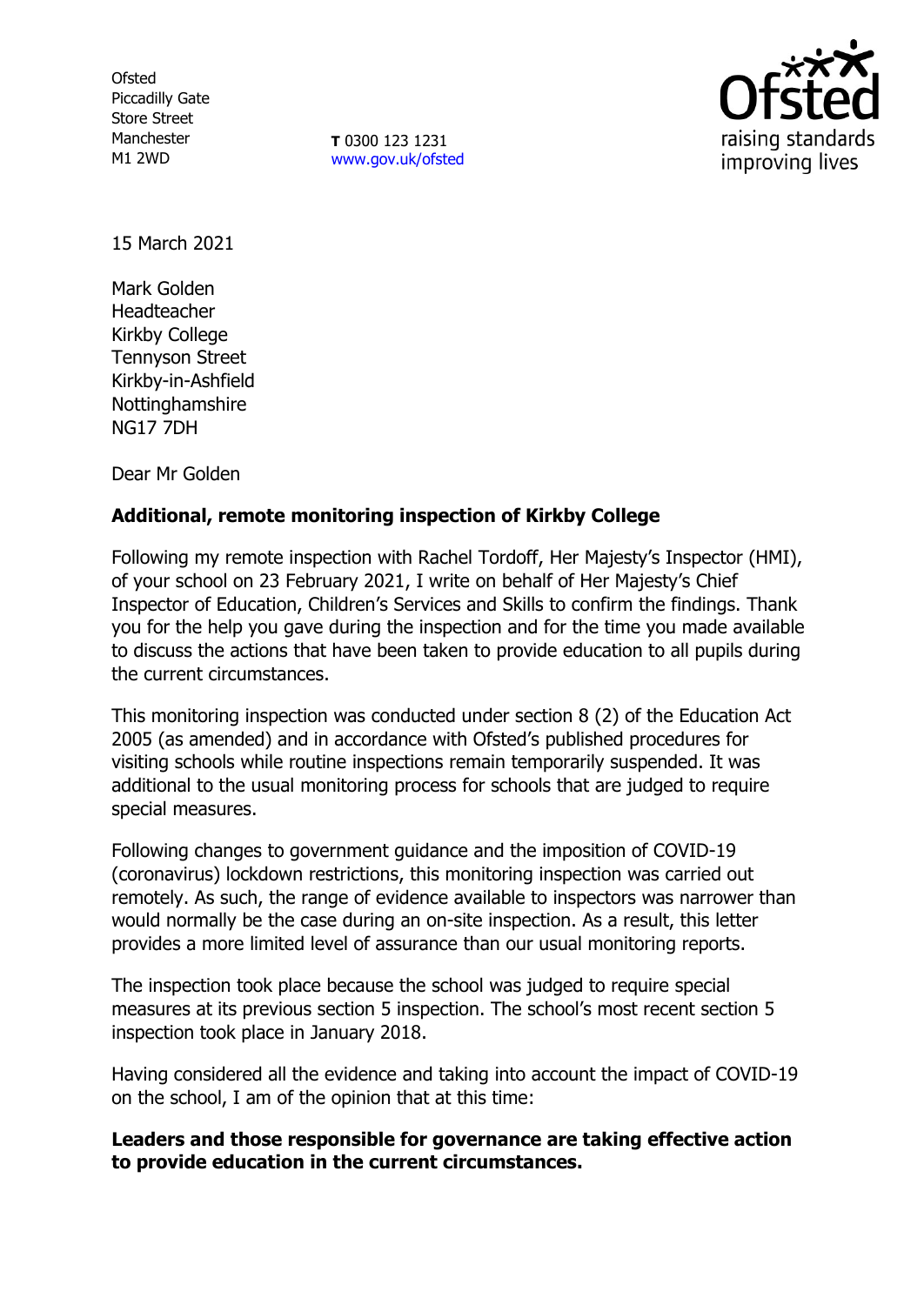

Leaders and those responsible for governance should take further action to ensure that:

- $\blacksquare$  pupils who are in the early stages of learning to read receive effective support to improve their reading
- $\blacksquare$  leaders check that pupils with special educational needs and/or disabilities (SEND) are consistently well supported to make progress through the curriculum
- curriculum plans make clear the subject knowledge that pupils need to know and remember, preparing them well for the next stages of their learning.

## **Context**

- The headteacher's appointment was made permanent in September 2019. Several new leaders have joined the school, including an assistant headteacher and subject leaders for English and mathematics. A new special educational needs coordinator (SENCo) is due to start at the school in the spring term.
- Across the autumn term in 2020, the large majority of pupils were educated in school. A small proportion of pupils in Years 7, 8, 10 and 11 experienced one period of isolation due to COVID-19.
- At the time of this inspection, a large proportion of pupils were being educated at home. This includes over half of all vulnerable pupils. About one quarter of pupils with SEND were attending school in person, including half of all pupils with education, health and care plans.

## **Main findings**

- **E** Leaders are strengthening the school community by celebrating pupils' successes and making sure that leaders, staff and pupils are working towards a common purpose. They are improving the reputation of the school in the local area. Leaders have worked to ensure that pupils have the equipment they need, whether in school or at home, to continue learning in the current circumstances. Staff morale is positive. They are proud to work at the school.
- In September 2020, leaders reverted to a three-year key stage 3 curriculum. Subject leaders are improving the content of the curriculum. This work is at a more advanced stage in some subjects than others. Learning in subjects such as English and personal, social, health and economic (PSHE) education is planned thoughtfully and sequenced well. However, in some subjects leaders have not identified precisely enough the important knowledge that pupils need to learn and remember. The arrangements to check how well pupils have understood what they have learned are not consistently effective in all subjects.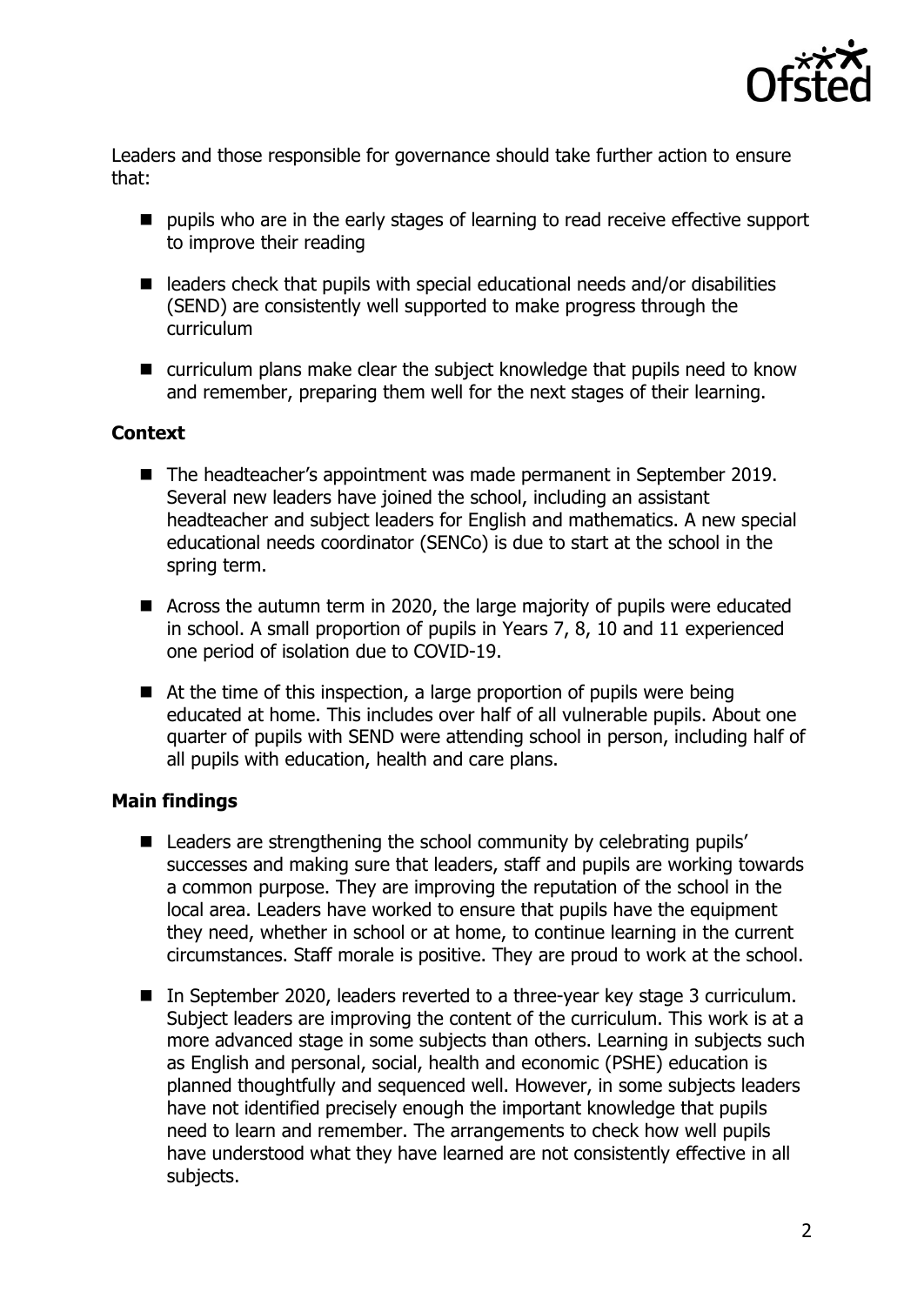

- Some aspects of the curriculum have been reorganised because of COVID-19. In English, for example, some pupils in Year 10 are currently studying poetry instead of a core Shakespeare text. In PSHE, leaders have modified the curriculum so that pupils are currently focused on their resilience, mental well-being and career aspirations. These subjects are well placed to get back on track quickly with the curriculum in the future. However, this is not the case for all subjects.
- Leaders have ensured that remote learning matches pupils' usual range of subjects. They have made sure that vulnerable pupils have the resources they need. Over time, more pupils are engaging with their learning remotely. However, a significant minority of pupils are not meeting the school's expectations. Frequent phone calls and home visits by staff are helping to improve the engagement of some pupils who are less well motivated, including those who are vulnerable.
- Since September 2020, leaders have improved the profile and importance of reading. This approach includes whole-class reading sessions during tutor time. However, some pupils do not read well enough for their age. Leaders have not ensured that these pupils are receiving the well-planned support that they need.
- **Pupils in Years 11 and 13 are being supported to plan their next steps in** education, employment and training. Leaders have implemented a range of strategies to ensure that these pupils are well informed about the options available to them. Pupils have access to individual and online careers support, including 'Turn-up-Tuesday' clinics. These sessions provide specific support to help pupils complete college applications and write curriculum vitae, for example. Leaders are conducting additional assessments to support the achievement of Year 11 pupils before the end of the school year. The small number of students in the sixth form are on track to complete their vocational courses. The sixth form is set to close at the end of the school year.
- Leaders know the pastoral needs of pupils with SEND well. Most pupils with SEND have access to the same curriculum as other pupils. Some subject leaders have not considered the needs of these pupils well enough. Leaders are not consistently checking that all pupils with SEND are getting the help that they need in all subjects.
- Governors have positive relationships with senior leaders and are well informed. They are knowledgeable about developments taking place at the school. They have supported leaders in checking that pupils' levels of engagement during the current lockdown have improved. However, governors have a weaker understanding about the impact of leaders' work to ensure that pupils with SEND make progress through the curriculum.